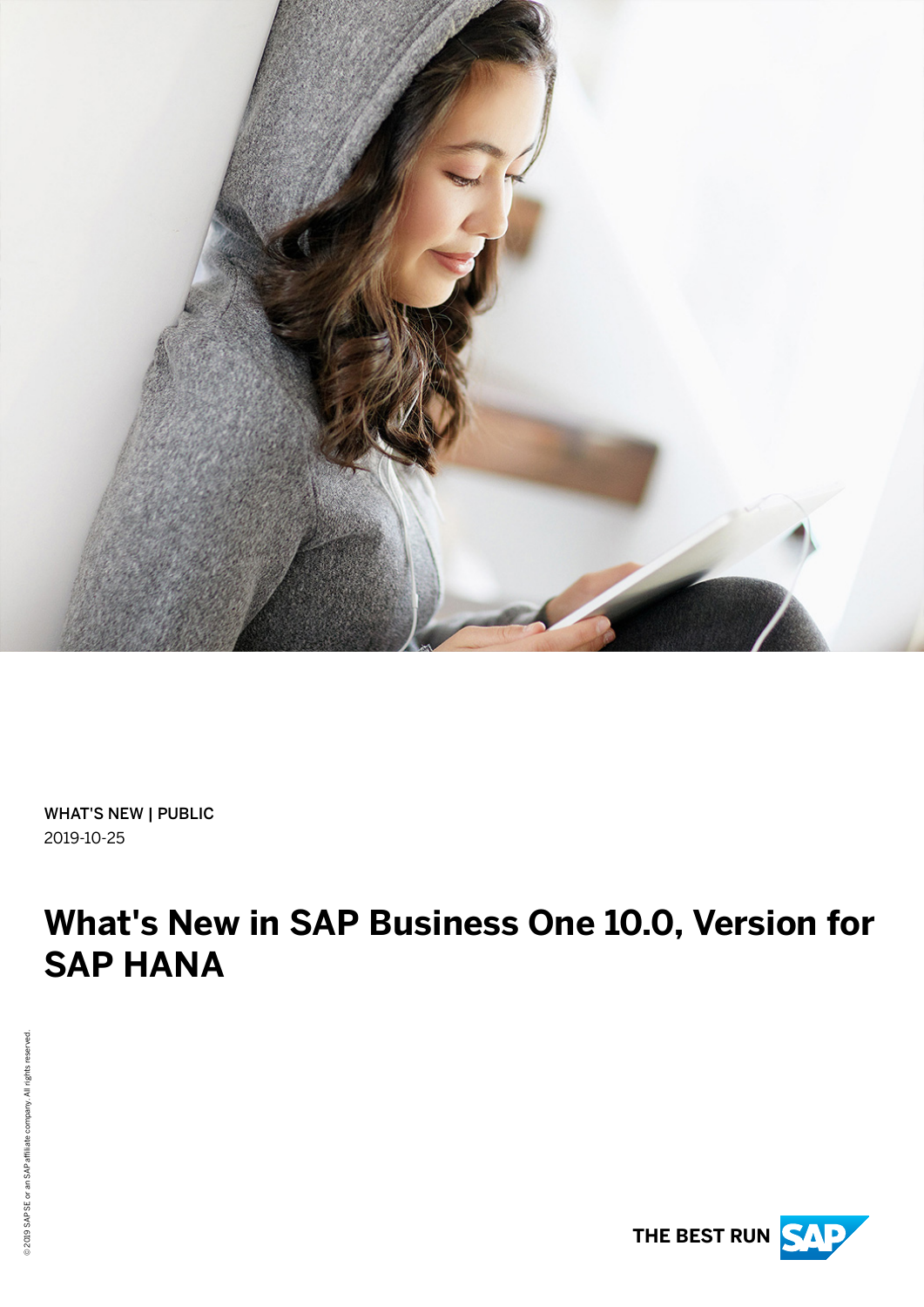### **Content**

| $\mathbf{1}$   |  |
|----------------|--|
| $\overline{2}$ |  |
| $\mathbf{3}$   |  |
| $\overline{4}$ |  |
| 5              |  |
| 6              |  |
| $\overline{7}$ |  |
| $\mathbf{8}$   |  |
| 9              |  |
| 10             |  |
| 11             |  |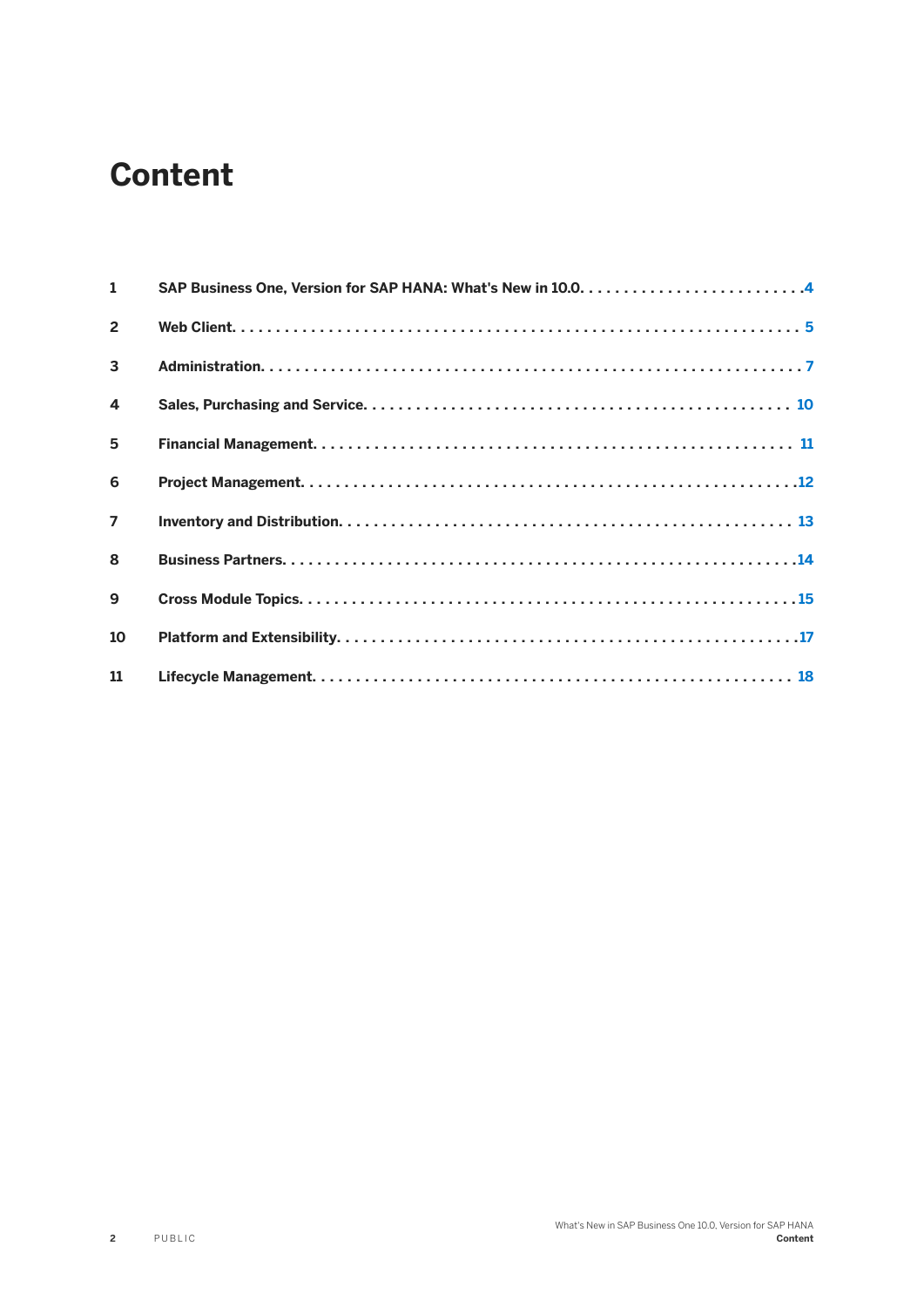### **Document History**

The following table provides an overview of the most important document changes.

| Version | Date       | Description   |
|---------|------------|---------------|
| 1.0     | 2019-10-25 | First version |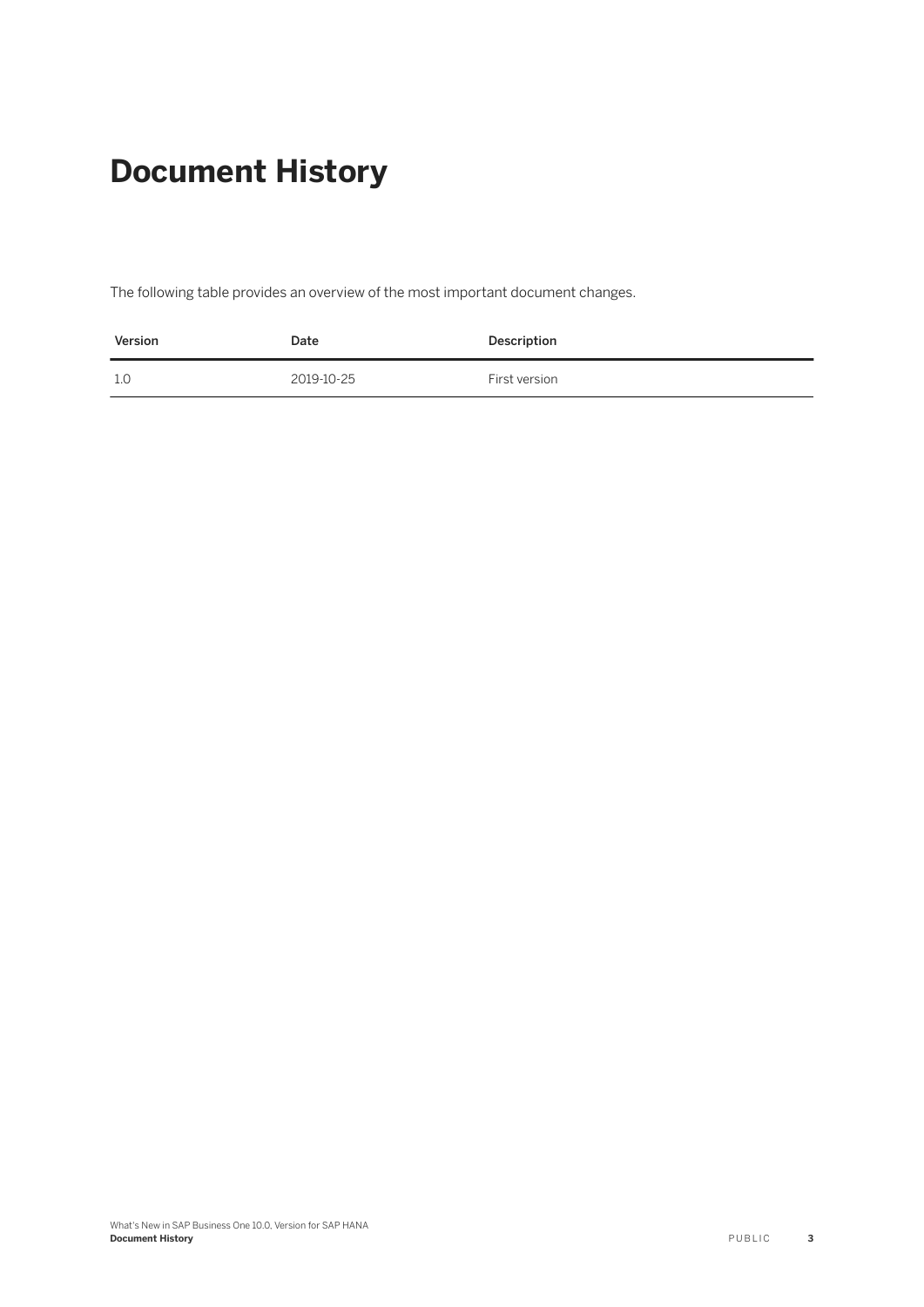#### <span id="page-3-0"></span>**1 SAP Business One, Version for SAP HANA: What's New in 10.0**

This document briefly describes major functional enhancements and modifications implemented in SAP Business One 10.0, Version for SAP HANA.

#### i Note

For the most up-to-date information, see SAP Note [2826199](http://help.sap.com/disclaimer?site=https://launchpad.support.sap.com/#/notes/2826199) . This is a collective, central SAP Note for SAP Business One 10.0, Version for SAP HANA.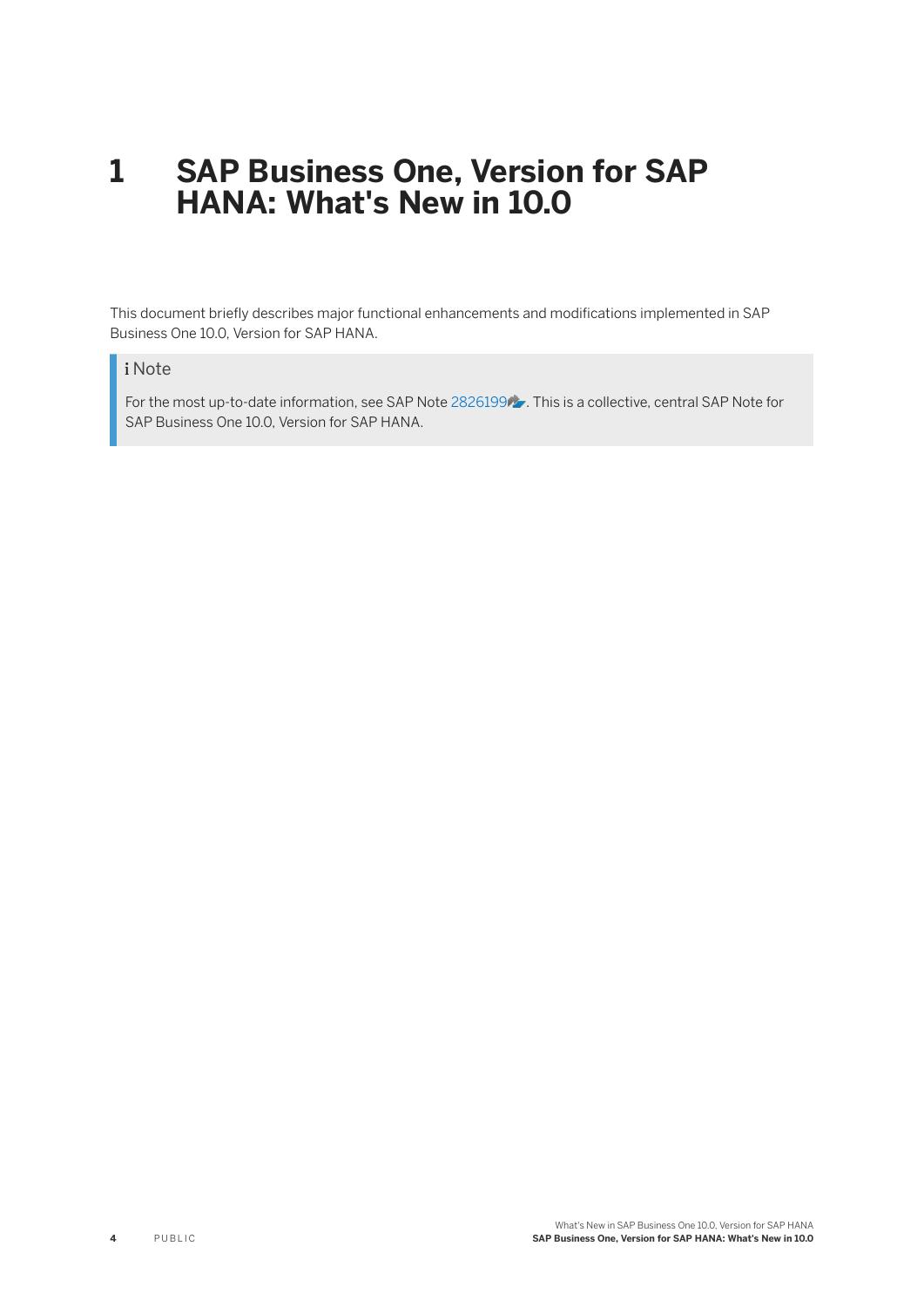#### <span id="page-4-0"></span>**2 Web Client**

Web Client Feature Description Web Client The Web client for SAP Business One is designed according to SAP Fiori user experience principles. It is available in all SAP Business One UI languages and supports the core logic and processes listed below: ● Sales Orders ○ Editing sales orders ○ Creating sales orders ○ Creating and processing sales order drafts ○ Previewing and printing sales orders ○ Triggering approval process and viewing approval status **Additional Sales Documents** ○ Sales quotations, deliveries, A/R invoices, returns, and A/R credit memos are supported as list views only. ● Business Partners ○ Editing business partner master data ○ Creating new business partners **Items** ○ Editing items ○ Creating new items Activities ○ Editing activities ○ Creating new activities ○ Notifications and reminders for activities Analytics ○ Sales analysis overview and charts - by rows and by documents ○ Purchase analysis overview and charts - by rows and by documents

- Customer balances & vendor balances overview and charts
- Inventory status & inventory transactions overview and charts
- Financial analysis overview and charts
- Overview screen designer
- **Multiple Branches**
- User-defined objects, user-defined tables and user-defined fields
- Enterprise search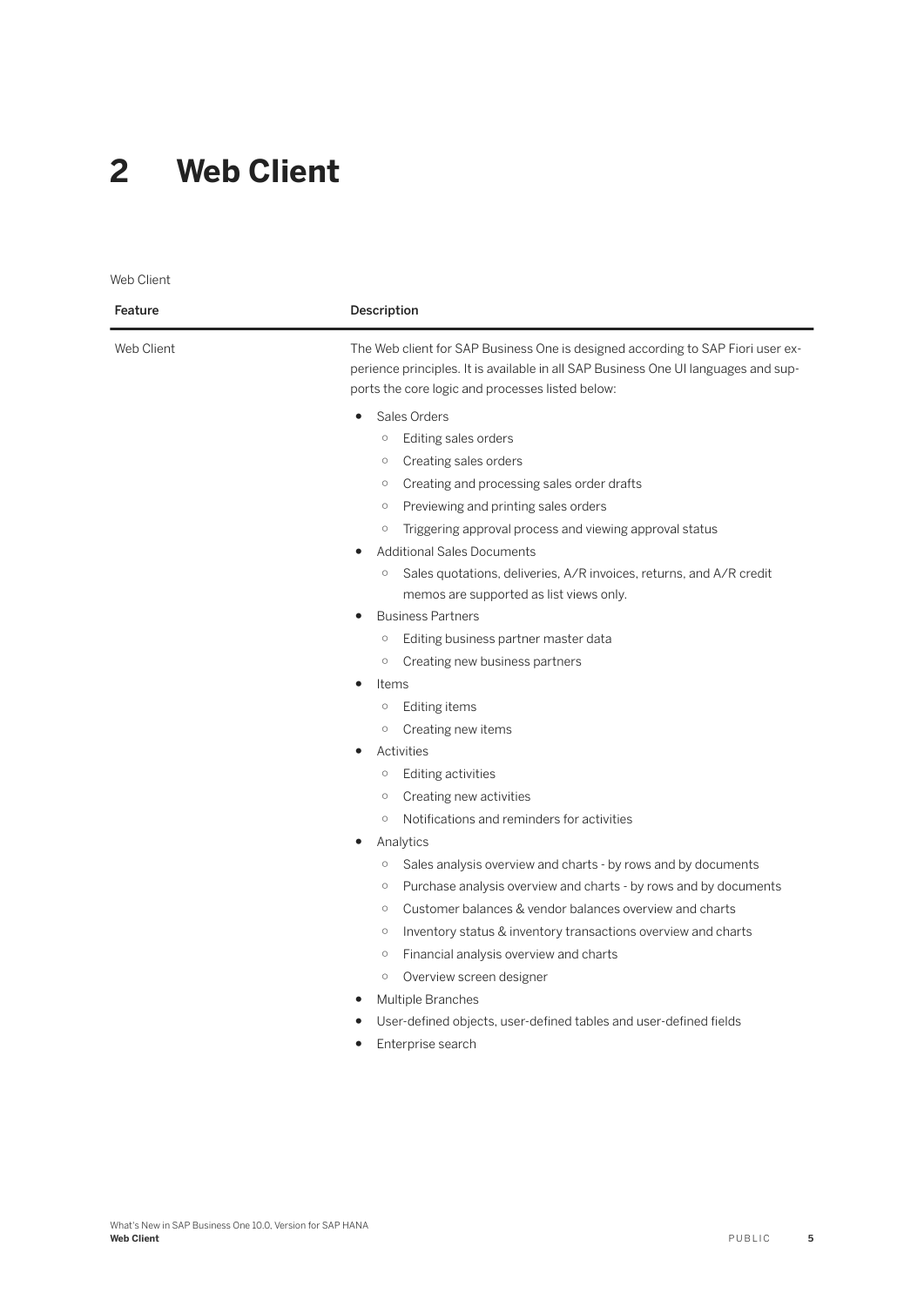| Description                                                                                                                                                                                                                                                                                                                                                                                                                                                                       |  |
|-----------------------------------------------------------------------------------------------------------------------------------------------------------------------------------------------------------------------------------------------------------------------------------------------------------------------------------------------------------------------------------------------------------------------------------------------------------------------------------|--|
| i Note<br>The Web client supports the following localizations:<br>Australia, Austria, Belgium, Canada, Costa Rica, Cyprus, Czech Republic,<br>Denmark, Egypt, Finland, France, Germany, Greece, Guatemala, Hungary,<br>Ireland, Israel, Italy, Lebanon, Netherlands, New Zealand, Norway, Oman, Po-<br>land, Portugal, Qatar, Saudi Arabia, Slovakia, South Africa, Spain, Sweden,<br>Switzerland, Turkey, United Arab Emirates, United Kingdom, and United<br>States of America. |  |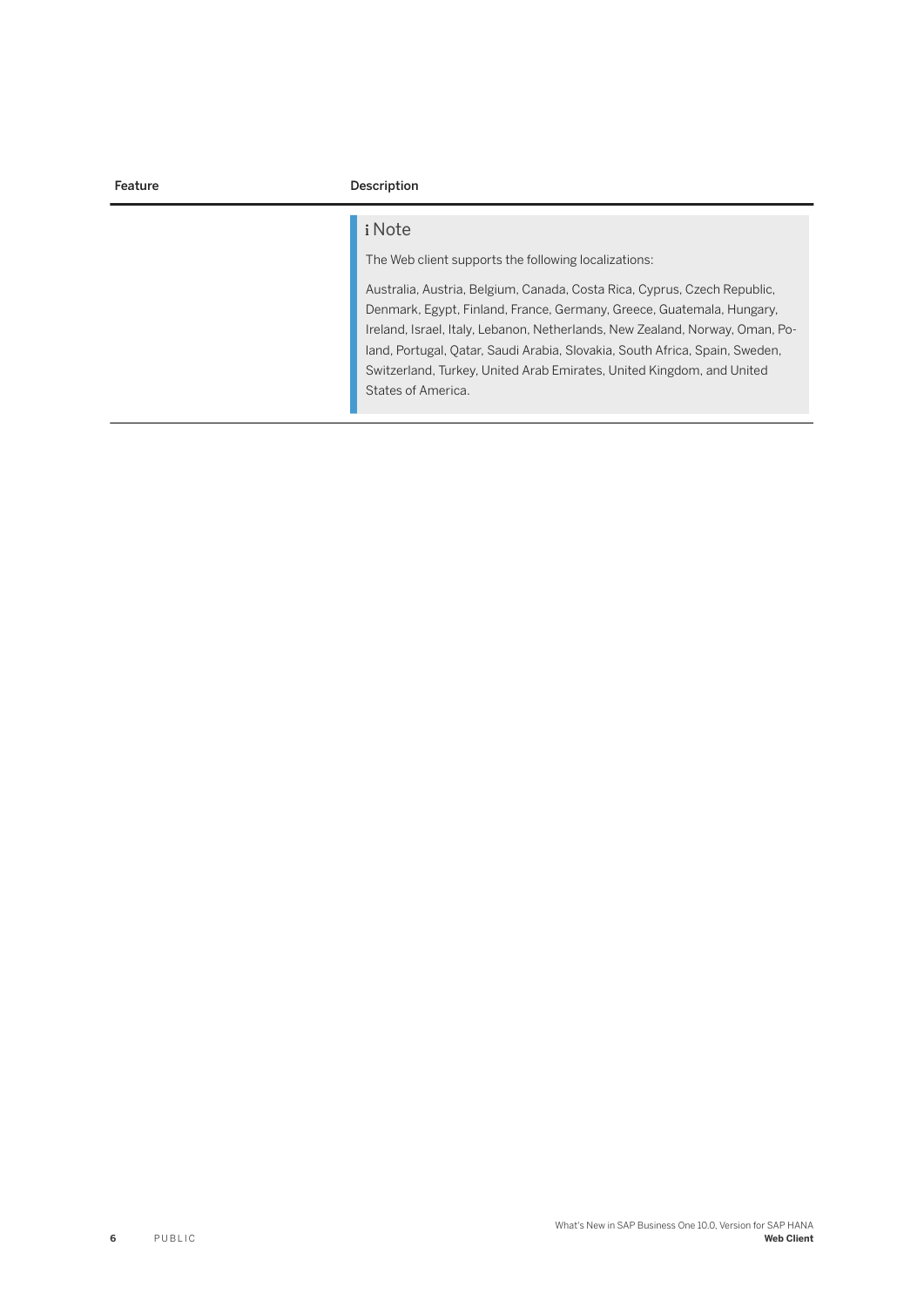## <span id="page-6-0"></span>**3 Administration**

Administration

| Feature                                      | Description                                                                                                                                                                                                                                                                                                                                                                                                                                                                                                                                                                                                                                                                                                                                                                                                                                                                              |  |
|----------------------------------------------|------------------------------------------------------------------------------------------------------------------------------------------------------------------------------------------------------------------------------------------------------------------------------------------------------------------------------------------------------------------------------------------------------------------------------------------------------------------------------------------------------------------------------------------------------------------------------------------------------------------------------------------------------------------------------------------------------------------------------------------------------------------------------------------------------------------------------------------------------------------------------------------|--|
| New localization for the UK                  | A new localization is available for the United Kingdom of Great Britain and<br>Northern Ireland (UK):                                                                                                                                                                                                                                                                                                                                                                                                                                                                                                                                                                                                                                                                                                                                                                                    |  |
|                                              | The new localization is available in preparation for the UK's departure from<br>$\bullet$<br>the European Union, a process commonly known as Brexit.<br>Brexit has potential implications for trade, accounting, taxes and reporting.<br>Future changes due to Brexit will be reflected in the new localization.<br>The existing localization United Kingdom / Ireland is renamed UK Interna-<br>٠                                                                                                                                                                                                                                                                                                                                                                                                                                                                                       |  |
|                                              | tional / Republic of Ireland.<br>Initially, customers based in the UK can choose to create a new company da-<br>٠<br>tabase in the new or existing localization.                                                                                                                                                                                                                                                                                                                                                                                                                                                                                                                                                                                                                                                                                                                         |  |
|                                              | SAP will stop supporting legal requirements for the UK in the UK Interna-<br>٠<br>tional / Republic of Ireland localization beyond the year 2020, with the exact<br>date to be confirmed. UK customers will need to move to the new localiza-<br>tion to continue to stay legally compliant.<br>A special utility for SAP Business One 10.0 is planned for release in 2020, to<br>$\bullet$<br>enable UK customers to easily switch to the new localization. The utility is<br>planned for release in a patch that is subject to patch planning, to be availa-<br>ble temporarily for the period of a few patches, before being deactivated.<br>The new localization is a one-to-one copy of the existing localization except<br>٠<br>for the mandatory activation of Extended Tax Reporting and Making Tax<br>Digital settings for new companies in the new localization. Activation of |  |
|                                              | Extended Tax Reporting and Making Tax Digital settings will be a prerequisite<br>for migration to the new localization.                                                                                                                                                                                                                                                                                                                                                                                                                                                                                                                                                                                                                                                                                                                                                                  |  |
|                                              | For more information, see SAP Note 2519116                                                                                                                                                                                                                                                                                                                                                                                                                                                                                                                                                                                                                                                                                                                                                                                                                                               |  |
| SAP Business One Office 365 Integra-<br>tion | You can now use the SAP Business One Office 365 Integration feature to export<br>documents, reports and queries to Microsoft OneDrive as Word or Excel files, and<br>view them online. You can also design your own export templates.                                                                                                                                                                                                                                                                                                                                                                                                                                                                                                                                                                                                                                                    |  |
| User Interface                               | The user interface is readjusted for 4K monitors. You can now work with Fiori-<br>Style Cockpit on 4K monitors.                                                                                                                                                                                                                                                                                                                                                                                                                                                                                                                                                                                                                                                                                                                                                                          |  |
|                                              | Stay tuned for support for more skins in later patch releases.                                                                                                                                                                                                                                                                                                                                                                                                                                                                                                                                                                                                                                                                                                                                                                                                                           |  |
| New Skin                                     | When you use Fiori-Style Cockpit, a new skin "Belize Deep" is available.                                                                                                                                                                                                                                                                                                                                                                                                                                                                                                                                                                                                                                                                                                                                                                                                                 |  |
| Approval Process                             | You can enable authorizers to update a document draft that is in pending status.                                                                                                                                                                                                                                                                                                                                                                                                                                                                                                                                                                                                                                                                                                                                                                                                         |  |
| <b>Printing Preferences</b>                  | You can print and mail service calls and service contracts and can export them to<br>PDF, immediately after they are created.                                                                                                                                                                                                                                                                                                                                                                                                                                                                                                                                                                                                                                                                                                                                                            |  |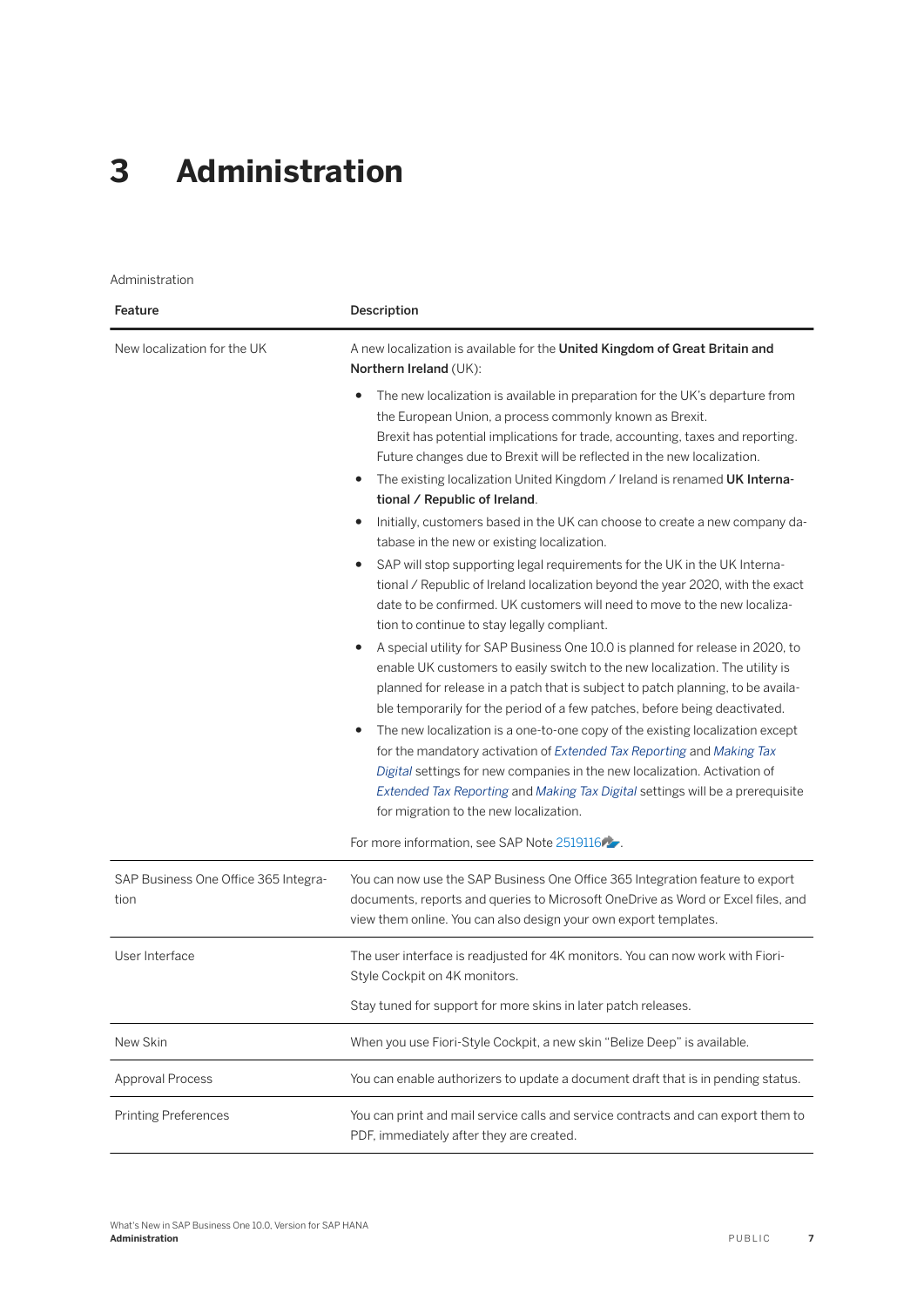| Feature           | Description<br>You can now define different access rights to different tabs in the Item Master<br>Data and Business Partner Master Data windows for your users or user groups.                                                                                                                                                                                                                                                                                                                                                                                                                                                                                                                                                                                                                                                                                     |  |
|-------------------|--------------------------------------------------------------------------------------------------------------------------------------------------------------------------------------------------------------------------------------------------------------------------------------------------------------------------------------------------------------------------------------------------------------------------------------------------------------------------------------------------------------------------------------------------------------------------------------------------------------------------------------------------------------------------------------------------------------------------------------------------------------------------------------------------------------------------------------------------------------------|--|
| Authorization     |                                                                                                                                                                                                                                                                                                                                                                                                                                                                                                                                                                                                                                                                                                                                                                                                                                                                    |  |
| Posting Periods   | In the Posting Periods window, you are now able to:                                                                                                                                                                                                                                                                                                                                                                                                                                                                                                                                                                                                                                                                                                                                                                                                                |  |
|                   | Sort the data in any column using either the mouse and keyboard, or the<br>٠<br>Sort Table window.<br>Search for data in the (first) sorted column using the Find field.<br>٠<br>Automatically set the Due Date To date of the new posting period to the last<br>day of the selected month of the next fiscal year.                                                                                                                                                                                                                                                                                                                                                                                                                                                                                                                                                |  |
| Display User Name | The User Name field is added to the following tabs:                                                                                                                                                                                                                                                                                                                                                                                                                                                                                                                                                                                                                                                                                                                                                                                                                |  |
|                   | Administration License License Administration Allocation tab<br>$\bullet$<br>and Assignment tab                                                                                                                                                                                                                                                                                                                                                                                                                                                                                                                                                                                                                                                                                                                                                                    |  |
|                   | Administration Add-Ons Add-On Administration User                                                                                                                                                                                                                                                                                                                                                                                                                                                                                                                                                                                                                                                                                                                                                                                                                  |  |
|                   | Preferences tab                                                                                                                                                                                                                                                                                                                                                                                                                                                                                                                                                                                                                                                                                                                                                                                                                                                    |  |
|                   | Sorting by user code or user name is supported.                                                                                                                                                                                                                                                                                                                                                                                                                                                                                                                                                                                                                                                                                                                                                                                                                    |  |
| Screen Display    | The following windows now support full-screen display:<br><b>General Settings</b><br><b>Posting Periods</b><br><b>Company Details</b><br><b>Print Preferences</b><br>Internal Reconciliations and Reconciliation (now available also when the<br>Reconciliation Type is Semi-Automatic)<br><b>Checks for Payment</b><br><b>Document Generation Wizard</b><br><b>Update Special Prices Globally</b><br><b>Trial Balance Revaluation</b><br><b>General Leger</b><br><b>Layout and Sequence</b><br><b>Request for Generation Approval</b><br><b>Approval Stages</b><br><b>Export Transactions to SAP Business One</b><br><b>Payment Methods</b><br><b>Payment Terms</b><br>Authorization Groups Setup in Query Manager<br><b>Report and Layout Manager</b><br>User Defined Fields Field Data<br><b>Configuration Management</b><br><b>Cash Flow</b><br>Add-On Manager |  |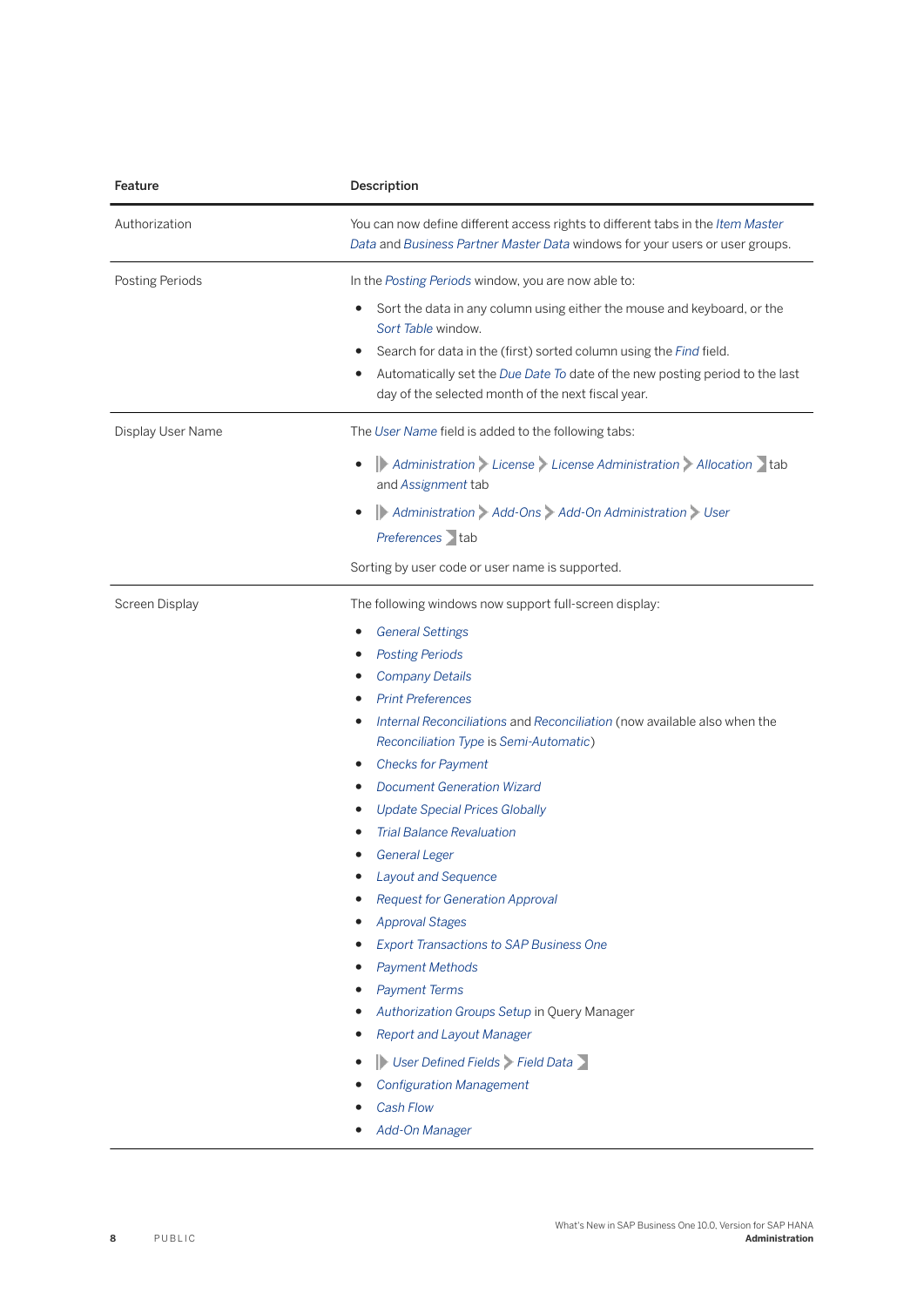| Feature                       | Description                                                                                                                                                                                       |
|-------------------------------|---------------------------------------------------------------------------------------------------------------------------------------------------------------------------------------------------|
| Hide Toolbar                  | You can now hide the toolbar to increase your working area if needed.                                                                                                                             |
| Change User or Switch Company | User Name and Company Name are moved to the top center of the SAP Business<br>One screen. Clicking it opens the Choose Company window directly for changing<br>the user or switching the company. |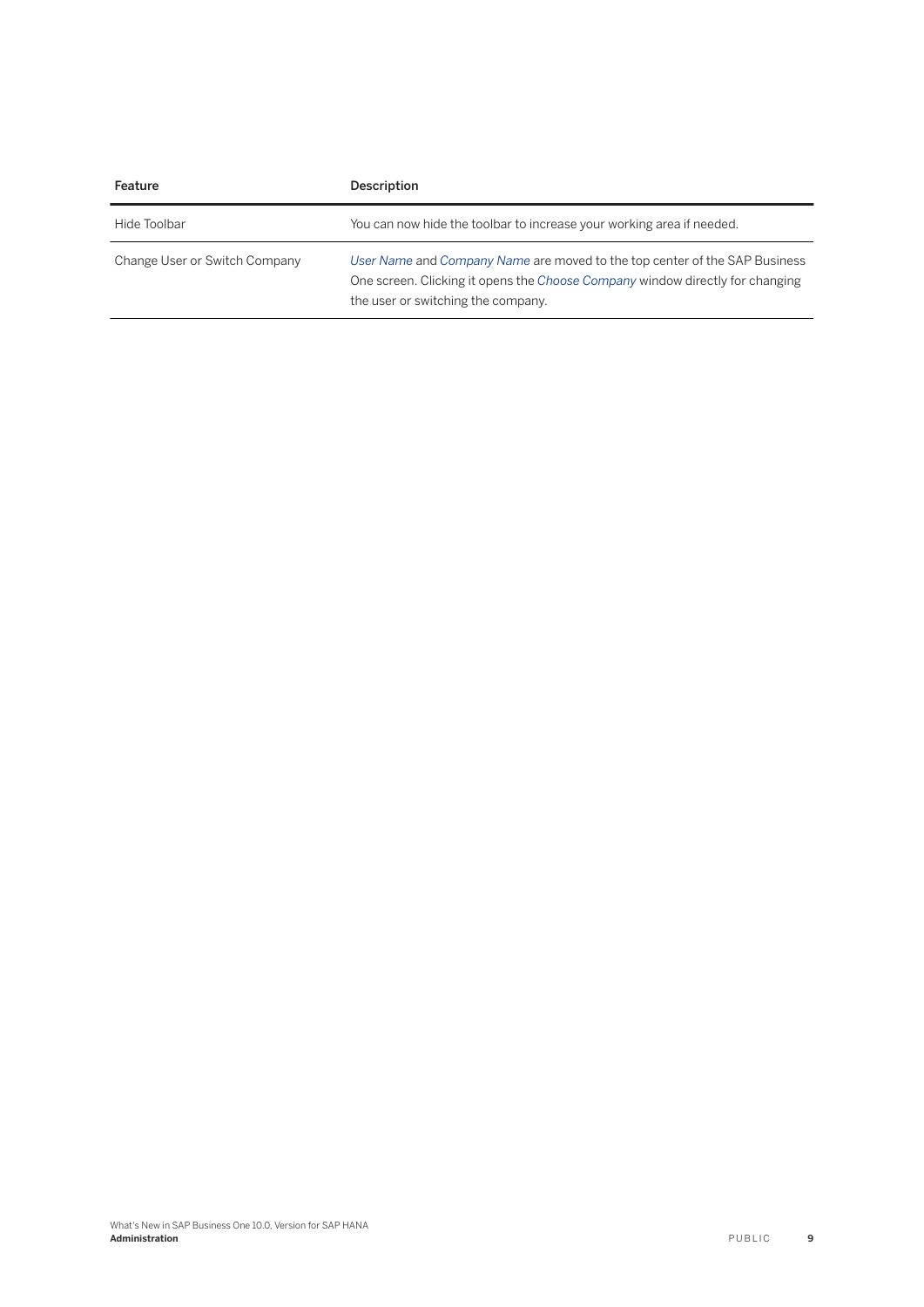## <span id="page-9-0"></span>**4 Sales, Purchasing and Service**

#### Sales, Purchasing and Service

| Description<br>Feature     |                                                                                                                                                                                                                                                                                                                                                        |  |
|----------------------------|--------------------------------------------------------------------------------------------------------------------------------------------------------------------------------------------------------------------------------------------------------------------------------------------------------------------------------------------------------|--|
| Document Printing          | In the Document Printing – Selection Criteria window, we added several fre-<br>quently used fields for you to filter documents.                                                                                                                                                                                                                        |  |
|                            | Form Settings is now enabled in the Document Printing window. You can choose<br>to show additional fields for various documents:                                                                                                                                                                                                                       |  |
|                            | Sales document<br>٠<br>Purchasing document<br>Payment<br>٠<br>Tax invoice<br>Journal entry<br>Goods receipt and goods issue<br>Inventory transfer and inventory transfer request<br>Production order<br>Service call<br>Service contract<br>Bill of exchange – receivables; bill of exchange – payables; and bill of ex-<br>٠<br>change - transactions |  |
|                            | You can print and mail multiple service calls or service contracts at a time.                                                                                                                                                                                                                                                                          |  |
| A/R Invoice<br>A/P Invoice | You can edit the Due Date field in the $A/R$ Invoice and $A/P$ Invoice windows after<br>the invoice is partially reconciled.<br>The new Due Date must be on or after the latest Reconciliation Date.                                                                                                                                                   |  |
| Backorder Report           | The Backorder report now displays all A/R reserve invoices that are not fully de-<br>livered or not fully credited, regardless of their payment status.                                                                                                                                                                                                |  |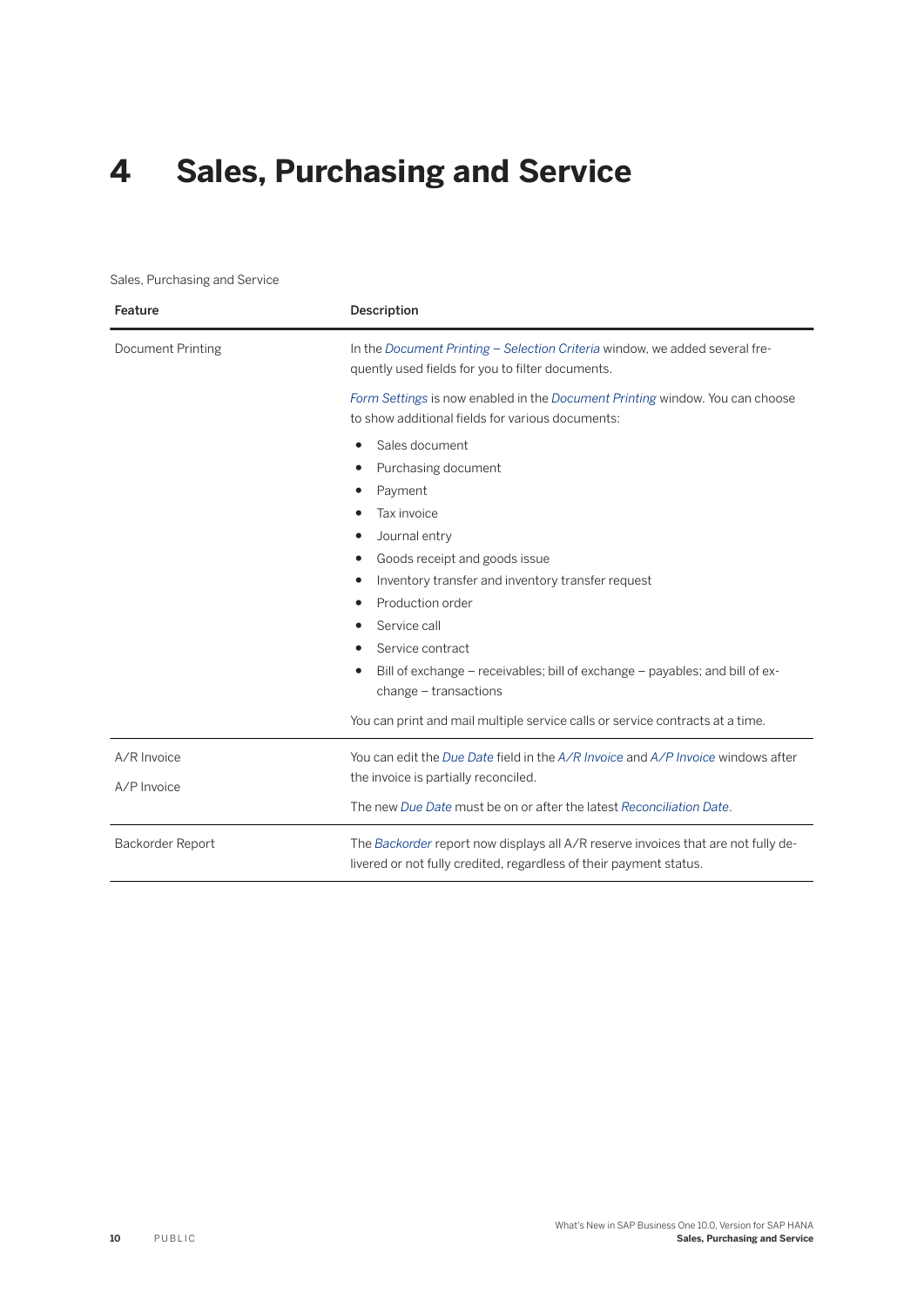# <span id="page-10-0"></span>**5 Financial Management**

Financial Management

| Feature                  | Description                                                                                                                                                                                                                                                           |  |
|--------------------------|-----------------------------------------------------------------------------------------------------------------------------------------------------------------------------------------------------------------------------------------------------------------------|--|
| Journal Entry Remarks    | You can now enter up to 254 characters in the Remarks field of journal entries,<br>and journal remarks fields of various documents.                                                                                                                                   |  |
| <b>Financial Reports</b> | You can now open accounts and business partner master data directly from the<br>following reports using the link arrows appearing before the names of accounts or<br>business partners:                                                                               |  |
|                          | Balance Sheet, Trial Balance, Profit and Loss Statement<br>٠<br>Balance Sheet Comparison, Trial Balance Comparison, Profit and Loss<br>Comparison<br>Balance Sheet Budget Report, Trial Balance Budget Report, Profit and Loss<br>٠<br><b>Statement Budget Report</b> |  |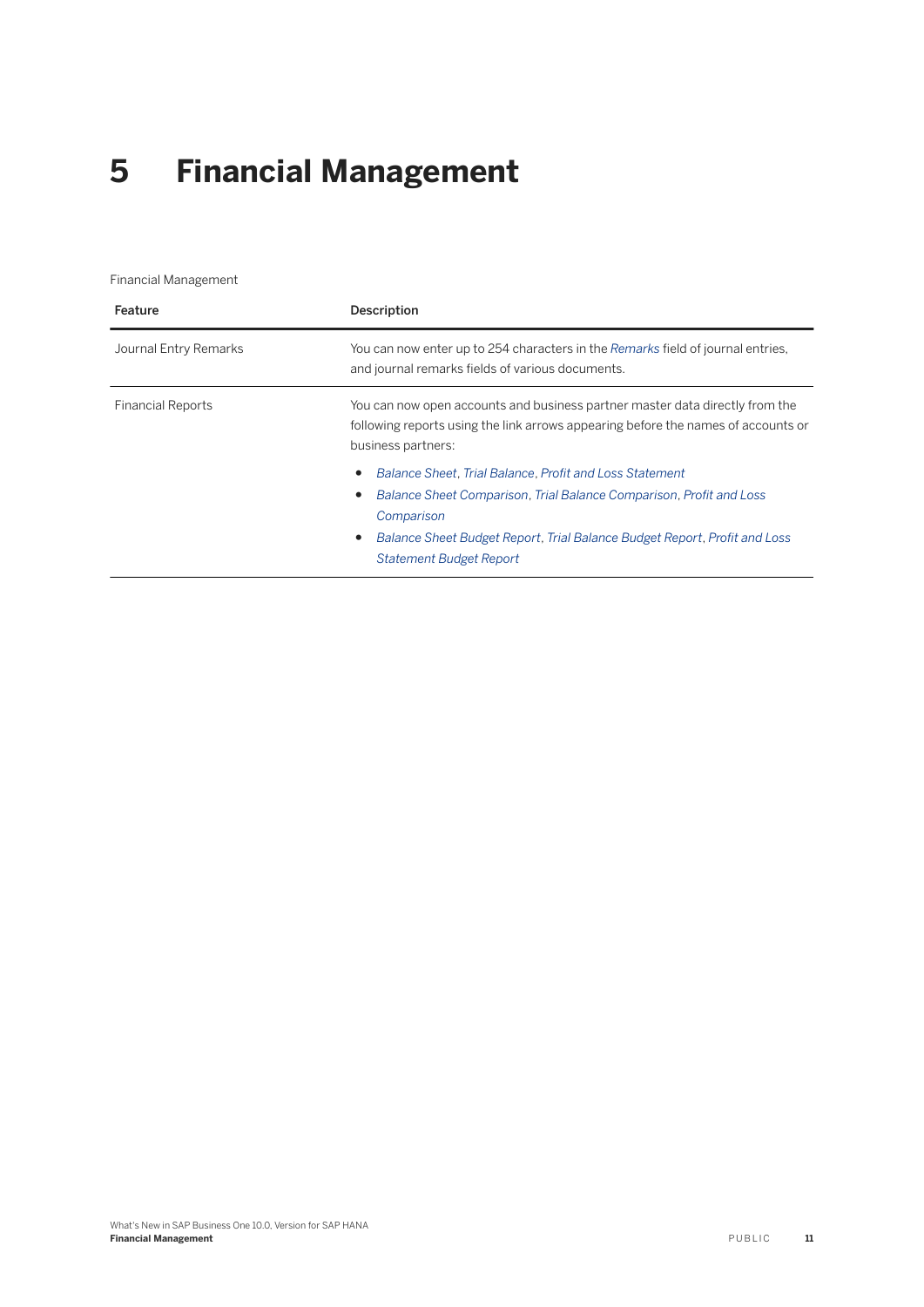# <span id="page-11-0"></span>**6 Project Management**

Project Management

| Feature                  | Description                                                                                                                                                                                                                                                                                        |  |
|--------------------------|----------------------------------------------------------------------------------------------------------------------------------------------------------------------------------------------------------------------------------------------------------------------------------------------------|--|
| Interactive Gantt Charts | Improved interactive Gantt Charts are available to more easily make updates and<br>work with Project Management.                                                                                                                                                                                   |  |
|                          | Make changes directly in Gantt Charts to update project details.<br>$\bullet$<br>Move Gantt Chart time bars of subprojects and project stages to update<br>٠<br>project timelines for planning purposes.<br>Gantt Charts are now dynamic project planning tools rather than static over-<br>views. |  |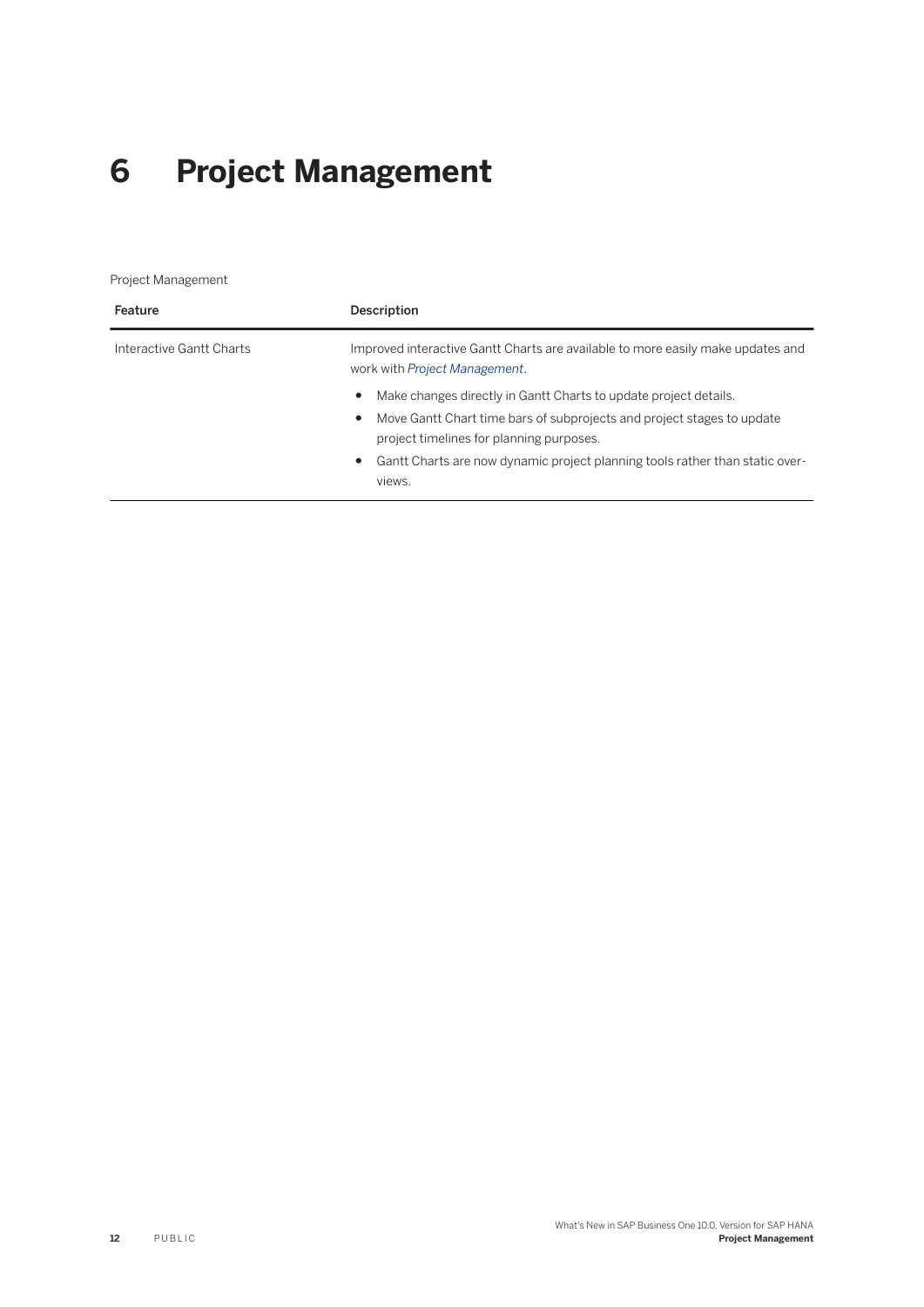## <span id="page-12-0"></span>**7 Inventory and Distribution**

Inventory and Distribution

| Feature                            | Description                                                                                                                                                                                                         |
|------------------------------------|---------------------------------------------------------------------------------------------------------------------------------------------------------------------------------------------------------------------|
| Item Master Data                   | You can change the UoM group of an item if the new UoM group includes the set<br>of conversion rules of the original UoM group.                                                                                     |
| Item Master Data                   | In the <i>Item Master Data</i> window, when you update the description for an item<br>which is connected to a bill of materials, the Product Description in the Bill of<br>Materials window can be updated as well. |
| Serial Number and Batch Management | You can update serial numbers and batches for A/R reserve invoices and inven-<br>tory transfer requests.                                                                                                            |
|                                    | You can display the destination warehouse code and name through Form Settings<br>when you update serial numbers or batches for inventory transfers or inventory<br>transfer requests.                               |
| Group Name Enhancement             | You can now enter up to 100 characters in the following fields:                                                                                                                                                     |
|                                    | The Item Group Name field of the Item Groups - Setup window<br>Group name fields of related windows                                                                                                                 |
| Link Arrow                         | You can navigate from a bill of materials parent item in any window directly to the<br>Item Master Data window, instead of the Bill of Materials window, by selecting the<br>link arrow next to the item.           |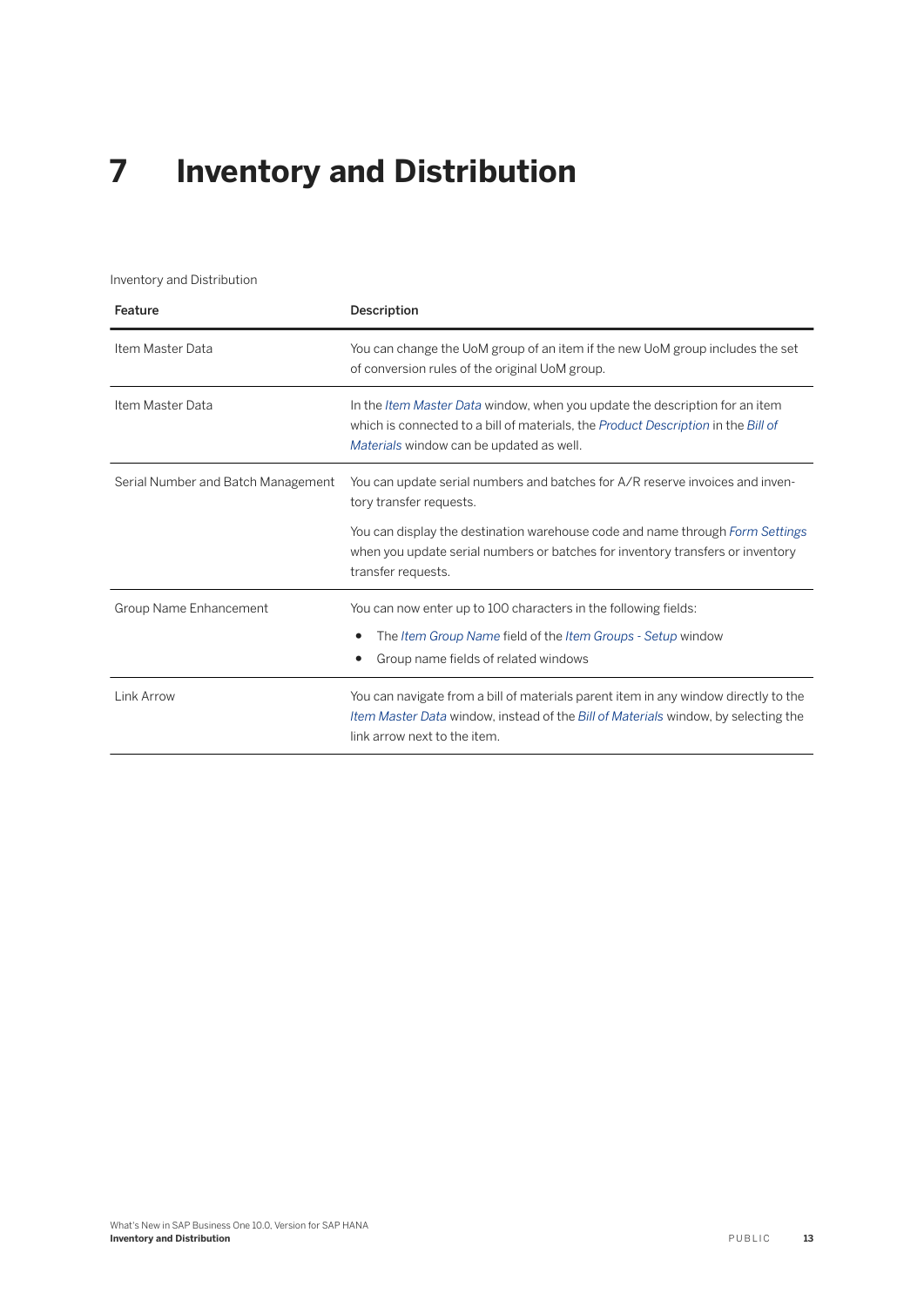### <span id="page-13-0"></span>**8 Business Partners**

Business Partners

| Feature                                                      | Description                                                                                                                                                                                                                                                                                                                                                                                                                                        |
|--------------------------------------------------------------|----------------------------------------------------------------------------------------------------------------------------------------------------------------------------------------------------------------------------------------------------------------------------------------------------------------------------------------------------------------------------------------------------------------------------------------------------|
| Address Formats                                              | You can now hide empty address lines while setting up address formats, thus pro-<br>viding a more concise address in documents and printouts.                                                                                                                                                                                                                                                                                                      |
| Group Name Enhancement                                       | You can now enter up to 100 characters in the following fields:<br>The Group Name field of the Customer Groups - Setup window and the<br>Vendor Groups - Setup window<br>Group name fields of related windows                                                                                                                                                                                                                                      |
| Block Updating Address ID in Business<br>Partner Master Data | Previously, if a business partner has defined a Bill to or Ship to address, you can<br>edit the Address ID field in the SAP Business One client or update this field<br>through DI API.                                                                                                                                                                                                                                                            |
|                                                              | Now a new checkbox Allow to Update Address ID is added to the General<br>Settings $\triangleright$ BP $\triangleright$ tab. This checkbox is selected by default, and you can update<br>the Address ID field from the Business Partners Business Partner Master<br>Data Addresses tab. If you deselect the checkbox, you cannot edit the<br>Address ID field, and you will see an error message if you try to update this field<br>through DI API. |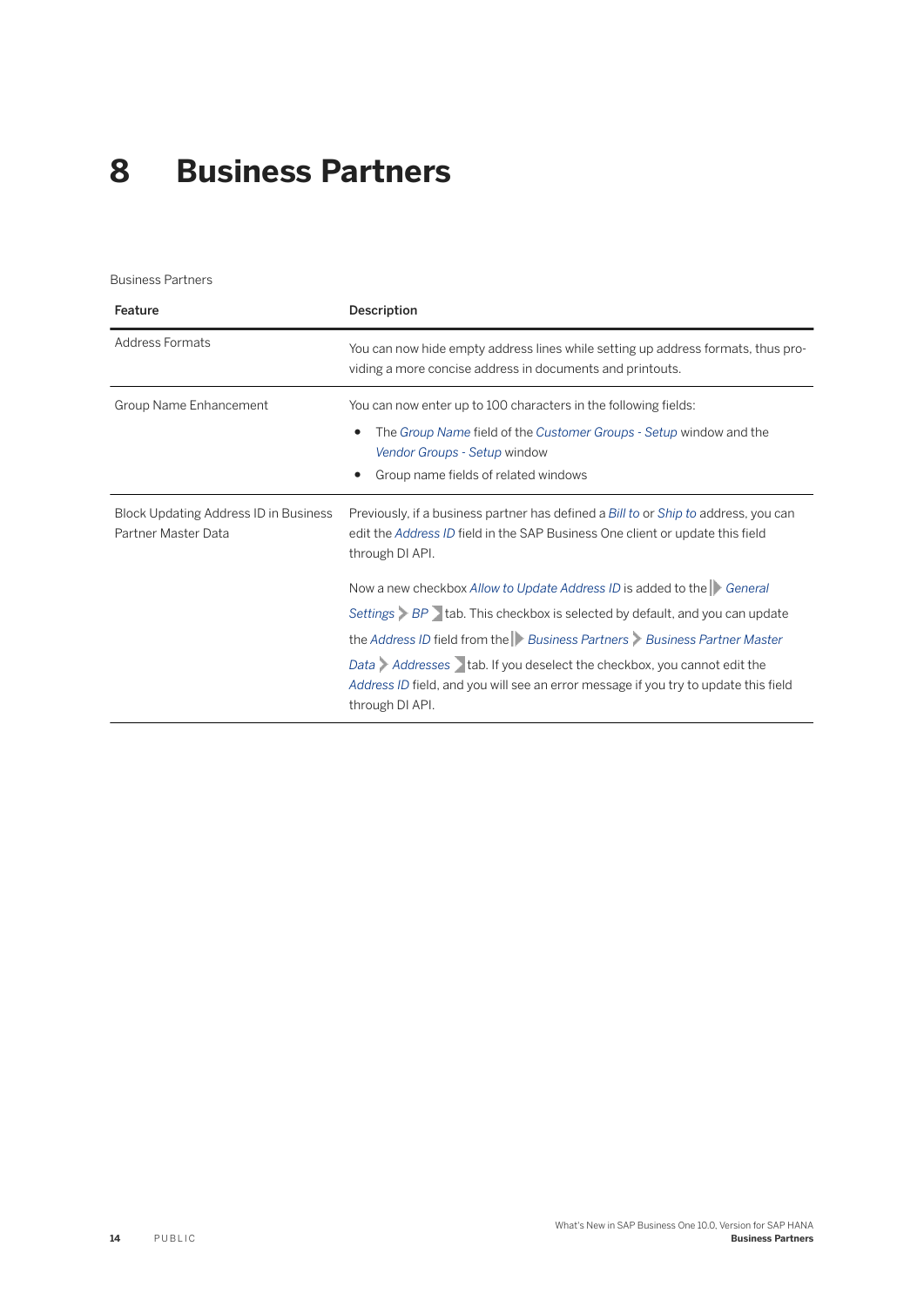## <span id="page-14-0"></span>**9 Cross Module Topics**

Cross Module Topics

| Feature             | Description                                                                                                                                                                                                                                                                                                                                                                                                               |  |
|---------------------|---------------------------------------------------------------------------------------------------------------------------------------------------------------------------------------------------------------------------------------------------------------------------------------------------------------------------------------------------------------------------------------------------------------------------|--|
| Attachments Tab     | You can now manage attachments through the Attachments tab in the following<br>windows:                                                                                                                                                                                                                                                                                                                                   |  |
|                     | <b>Inventory Counting</b><br><b>Production Order</b><br>Deposit<br><b>Incoming Payment</b><br><b>Outgoing Payment</b><br><b>Inventory Posting</b><br><b>Inventory Opening Balance</b><br><b>Checks for Payments</b><br><b>Time Sheet</b><br>Journal Entry                                                                                                                                                                 |  |
| Referenced Document | You can specify the reference documents for the following types of document and<br>create reference links from other documents to them:                                                                                                                                                                                                                                                                                   |  |
|                     | Inventory document: goods issue, goods receipt, inventory transfer request,<br>and inventory transfer<br>Purchase request<br>Checks for payment<br>Recurring posting                                                                                                                                                                                                                                                      |  |
|                     | Automatic references can be created in the following scenarios:                                                                                                                                                                                                                                                                                                                                                           |  |
|                     | If a recurring posting template is referenced to a document, for example, an<br>٠<br>A/R invoice, and you create a journal entry document from the recurring<br>posting or from another journal entry which uses the recurring posting tem-<br>plate, the journal entry will be automatically referenced to the document<br>(A/R invoice).<br>You create an inventory transfer or inventory transfer request from a sales |  |
|                     | order or production order.<br>You can see the number of reference documents of a document from the indica-                                                                                                                                                                                                                                                                                                                |  |
|                     | tor next to the Referenced Document button.                                                                                                                                                                                                                                                                                                                                                                               |  |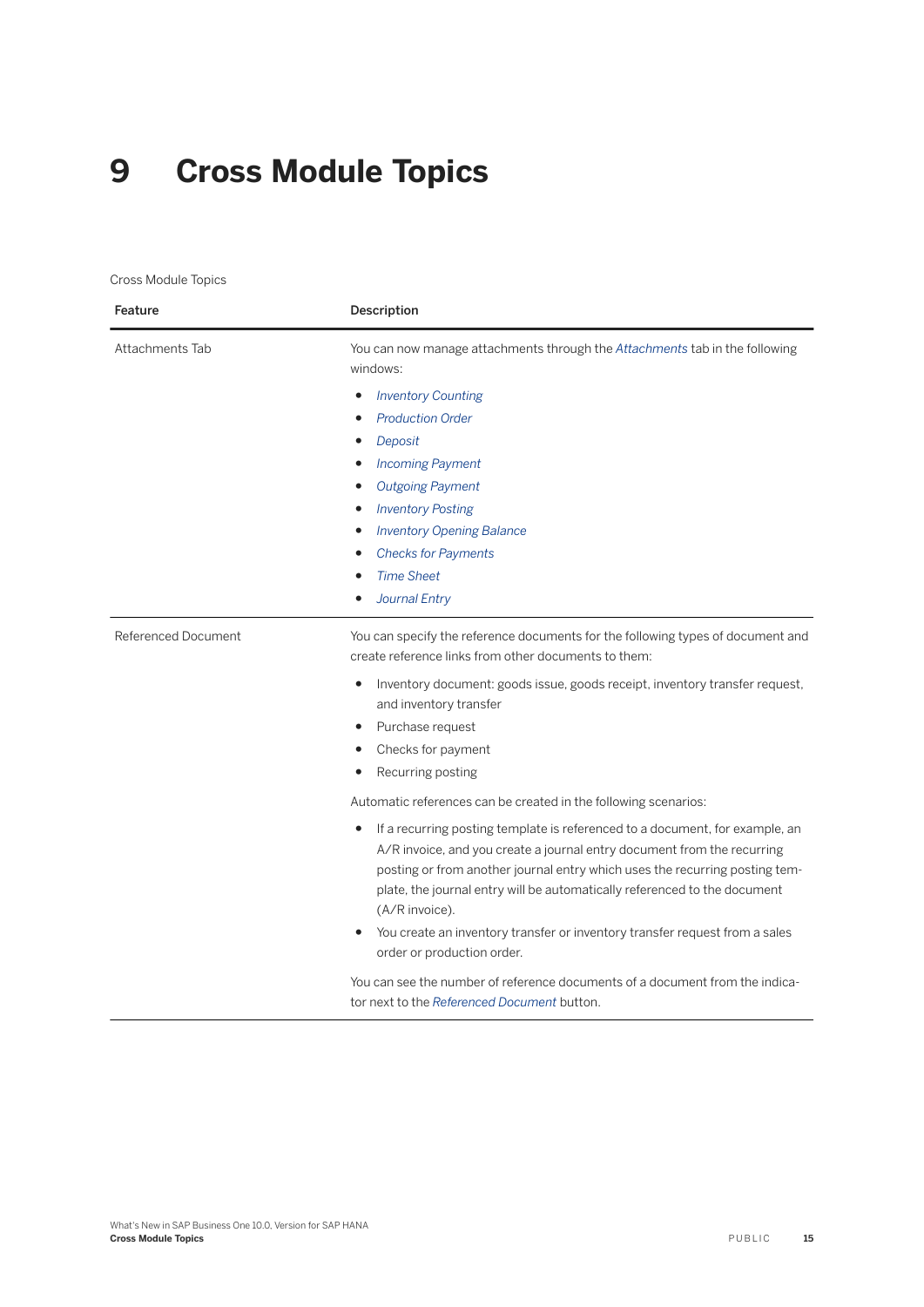| Feature                          | Description                                                                                  |
|----------------------------------|----------------------------------------------------------------------------------------------|
| Enable UDF in Additional Objects | The following forms/objects are enabled for you to add user-defined fields (UDF)<br>to them: |
|                                  | Attachments - Rows (table: ATC1)                                                             |
|                                  | Items - Preferred Vendors (table: ITM2)<br>٠                                                 |
|                                  | Shipping Types (table: OSHP)                                                                 |
|                                  | Alerts Management (table: OALT)                                                              |
|                                  | Customer/Vendor Groups (table: OCRG)<br>٠                                                    |
|                                  | Document Numbering - Series (table: NNM1)                                                    |
|                                  | Manufacturers (table: OMRC)                                                                  |
|                                  | Package Types (table: OPKG)                                                                  |
|                                  | Payment Terms (table: OCTG)                                                                  |
|                                  | Items - Prices (table: ITM1)                                                                 |
|                                  | Locations (table: OLCT)<br>٠                                                                 |
|                                  | Countries (table: OCRY)                                                                      |
|                                  | BP Properties (table: OCQG)                                                                  |
|                                  | Item Properties (table: OITG)                                                                |
|                                  | Branch Setup (table: OBPL)                                                                   |
|                                  | Units of Measure (table: OUOM)                                                               |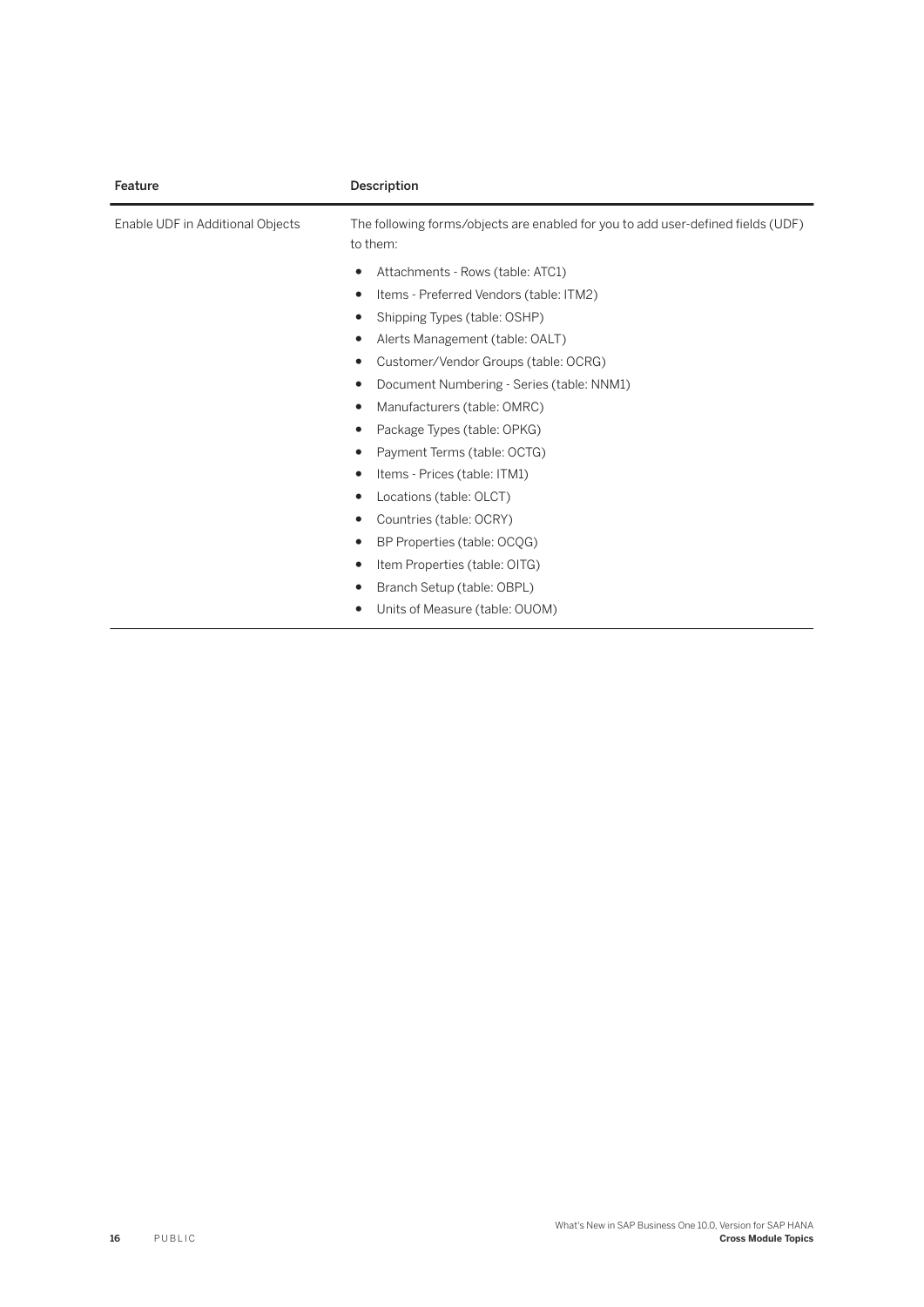## <span id="page-16-0"></span>**10 Platform and Extensibility**

#### Platform and Extensibility

| Feature                                    | Description                                                                                                                                                                                                                                                                                                                                                                                                                                                                                                                                           |
|--------------------------------------------|-------------------------------------------------------------------------------------------------------------------------------------------------------------------------------------------------------------------------------------------------------------------------------------------------------------------------------------------------------------------------------------------------------------------------------------------------------------------------------------------------------------------------------------------------------|
| Service Layer Configuration Controller     | As of release 10.0, a configuration controller for Service Layer is available. It pro-<br>vides a user-friendly interface to update configuration parameters and have them<br>take effect. Such an operation previously required modifying configuration text<br>files directly and manually restarting Service Layer. The configuration controller<br>also provides other functionality, such as a Service Layer force restart, the ability<br>to download Service Layer logs, and the ability to dynamically add and remove<br>Service Layer nodes. |
| <b>Support Expiration Date</b>             | Previously, customers knew their support expiration date with SAP through their<br>partners. As of release 10.0, this information is available and transparent to cus-<br>tomers directly from SAP.                                                                                                                                                                                                                                                                                                                                                   |
|                                            | You can get the information in the Support Expiration Date field from the About<br>SAP Business One window under the Help menu.                                                                                                                                                                                                                                                                                                                                                                                                                       |
| User-Defined Values Multiple Trigger       | Previously, a user-defined value could be refreshed by a change in a desired field<br>in a window. As of release 10.0, user-defined values can be refreshed by any<br>changes in multiple fields you have defined.<br>You can select up to 5 fields under the Auto Refresh When Field Changes check-                                                                                                                                                                                                                                                  |
|                                            | box from Tools Customization Tools User-Defined Values - Setup.                                                                                                                                                                                                                                                                                                                                                                                                                                                                                       |
| Extend FormID Field Length to 100<br>Chars | Previously, the maximum length of the FormID field in database table CSHS and<br>the Code field in database table OUDO was 20 characters. As of release 10.0, the<br>length of the fields is extended to 100 characters.                                                                                                                                                                                                                                                                                                                              |
| Increase Menu Item Limit to 5,000          | Previously, the number of user-defined menu items was limited to 1,000. As of re-<br>lease 10.0, the maximum number for user-defined menu items is increased to a<br>theoretical maximum limit of up to 5,000.                                                                                                                                                                                                                                                                                                                                        |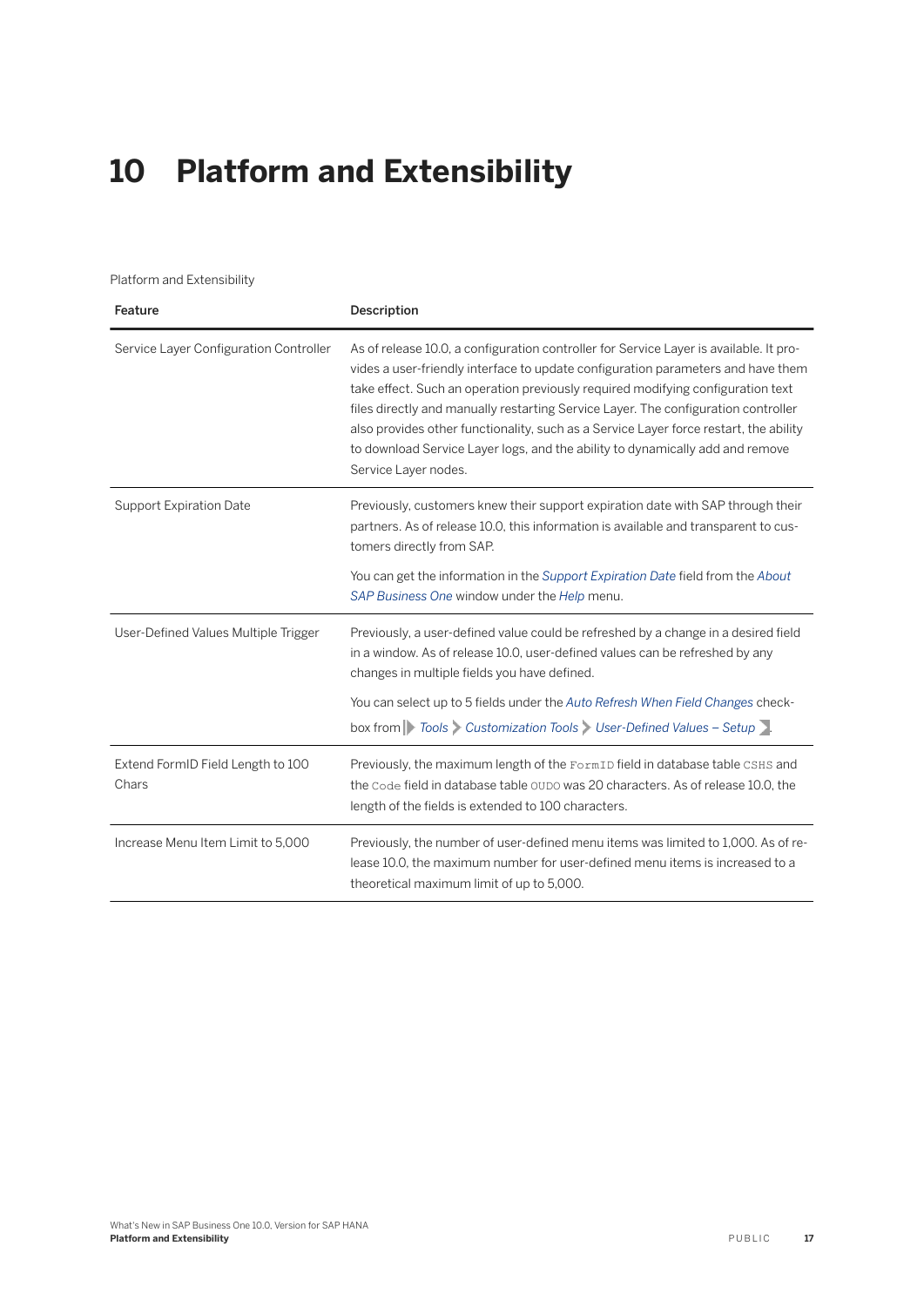# <span id="page-17-0"></span>**11 Lifecycle Management**

#### Lifecycle Management

| Feature                                              | Description                                                                                                                                                                                                                                                                                                                                                                                                                                                                                                                                                                                                                                                     |
|------------------------------------------------------|-----------------------------------------------------------------------------------------------------------------------------------------------------------------------------------------------------------------------------------------------------------------------------------------------------------------------------------------------------------------------------------------------------------------------------------------------------------------------------------------------------------------------------------------------------------------------------------------------------------------------------------------------------------------|
| <b>Operating System</b>                              | SAP Business One, version for SAP HANA supports only the following operation<br>systems:<br>SUSE Linux Enterprise Server 15 (x86_64)<br>SUSE Linux Enterprise Server for SAP Application 15 (x86_64)                                                                                                                                                                                                                                                                                                                                                                                                                                                            |
| <b>SAP HANA Database</b>                             | As of release 10.0 PLOO, SAP Business One, version for SAP HANA supports only<br>SAP HANA Enterprise Edition 2.0. It is a tenant database system that contains<br>one system database and can contain multiple tenant databases. The system da-<br>tabase keeps the system-wide landscape information and provides configuration<br>and monitoring across the system. The tenant databases are, by default, isolated<br>from each other as regards application data, user management, traces and logs,<br>and persistence. Each tenant database can be backed up and recovered inde-<br>pendently without impacting one another, whether it is live or stopped. |
| Supporting Only 64-bit Windows Oper-<br>ating System | As of release 10.0, SAP Business One supports only the 64-bit Windows operat-<br>ing system. In line with this, the following 32-bit SAP Business One components<br>are removed from the SAP Business One product CD (installation package or up-<br>grade package).<br>Add-Ons<br>$\bullet$<br>SAP Business One Studio<br>SAP Business One Client<br>$\bullet$<br>Crystal Server Integration<br>٠<br>Data Transfer Workbench<br>DI API<br>Outlook Integration Standalone<br>Solution Packager                                                                                                                                                                  |
|                                                      | i Note<br>To use the SAP Business One add-ons in SAP Crystal Reports for SAP<br>Business One, the 32-bit DI API is renamed as DI API Legacy Package and<br>moved to the /Packages.x64 folder.                                                                                                                                                                                                                                                                                                                                                                                                                                                                   |
|                                                      | Automatic migration of removed 32-bit components to 64-bit components is not<br>possible. You must manually uninstall the 32-bit components installed previously,<br>and then install the 64-bit SAP Business One components using the Setup Wiz-<br>ard.                                                                                                                                                                                                                                                                                                                                                                                                       |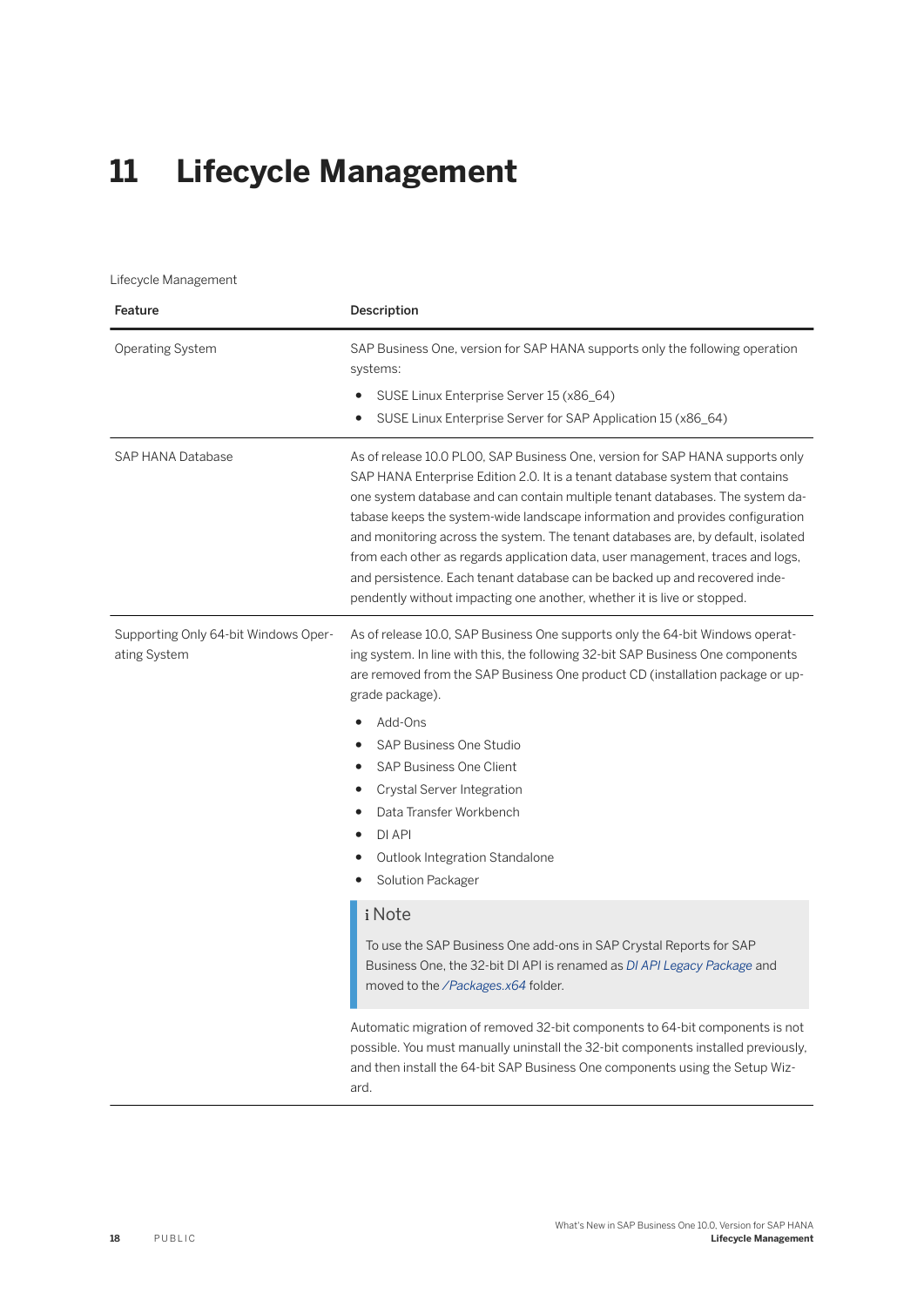#### **Important Disclaimers and Legal Information**

#### **Hyperlinks**

Some links are classified by an icon and/or a mouseover text. These links provide additional information. About the icons:

- Links with the icon  $\blacktriangleright$ : You are entering a Web site that is not hosted by SAP. By using such links, you agree (unless expressly stated otherwise in your agreements with SAP) to this:
	- The content of the linked-to site is not SAP documentation. You may not infer any product claims against SAP based on this information.
	- SAP does not agree or disagree with the content on the linked-to site, nor does SAP warrant the availability and correctness. SAP shall not be liable for any damages caused by the use of such content unless damages have been caused by SAP's gross negligence or willful misconduct.
- Links with the icon  $\sim$ : You are leaving the documentation for that particular SAP product or service and are entering a SAP-hosted Web site. By using such links, you agree that (unless expressly stated otherwise in your agreements with SAP) you may not infer any product claims against SAP based on this information.

#### **Beta and Other Experimental Features**

Experimental features are not part of the officially delivered scope that SAP guarantees for future releases. This means that experimental features may be changed by SAP at any time for any reason without notice. Experimental features are not for productive use. You may not demonstrate, test, examine, evaluate or otherwise use the experimental features in a live operating environment or with data that has not been sufficiently backed up. The purpose of experimental features is to get feedback early on, allowing customers and partners to influence the future product accordingly. By providing your

feedback (e.g. in the SAP Community), you accept that intellectual property rights of the contributions or derivative works shall remain the exclusive property of SAP.

#### **Example Code**

Any software coding and/or code snippets are examples. They are not for productive use. The example code is only intended to better explain and visualize the syntax and phrasing rules. SAP does not warrant the correctness and completeness of the example code. SAP shall not be liable for errors or damages caused by the use of example code unless damages have been caused by SAP's gross negligence or willful misconduct.

#### **Gender-Related Language**

We try not to use gender-specific word forms and formulations. As appropriate for context and readability, SAP may use masculine word forms to refer to all genders.